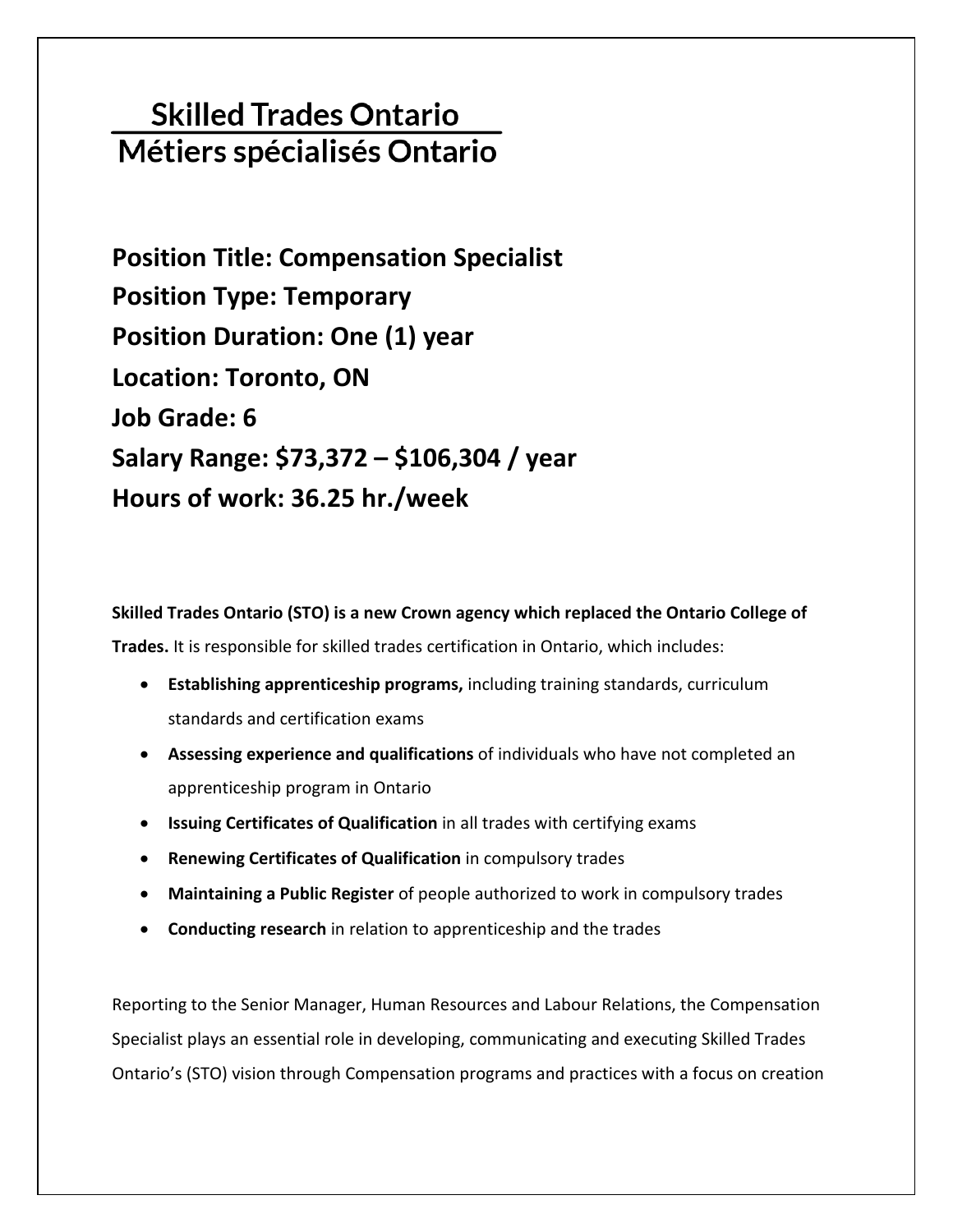of a compensation philosophy that positions STO to have an equitable compensation program that will attract, retain and lead STO to best-in-class programs.

The Compensation Specialist provides leadership in the area of Compensation strategy and administration. Responsibilities include assisting with analysis, development, implementation, and administration of compensation programs to meet organizational objectives and needs and providing excellent service to all levels with respect to compensation policy, practices, and administration. Working closely with internal stakeholders, you will assist with specific project work, maintenance of the compensation programs as well as daily ad-hoc requests. Each day will be fast paced, challenging, rewarding and meaningful.

The Compensation Specialist is accountable for providing guidance and direction to management to ensure that programs and practices are in place that support Skilled Trades Ontario objectives, are cost effective and in compliance with all workplace legislation. You will:

- Support the development and delivery of HR Compensation Processes
- Manage HR Compensation initiatives across divisions
- Build a strong business relationship with internal clients

### **Responsibilities:**

#### Compensation

- Leads the implementation of STO's Compensation Management program, including the development of compensation policies and procedures
- Facilitates the implementation and maintenance of compensation policies, programs and systems including supporting pay equity with respect to legislative obligation
- Completes benchmarking of new and existing roles
- Conducts and participates in compensation surveys
- Oversees organizational job descriptions; partners with stakeholders and HR BPs in the review of and approval of updated job descriptions to reflect position requirements and responsibilities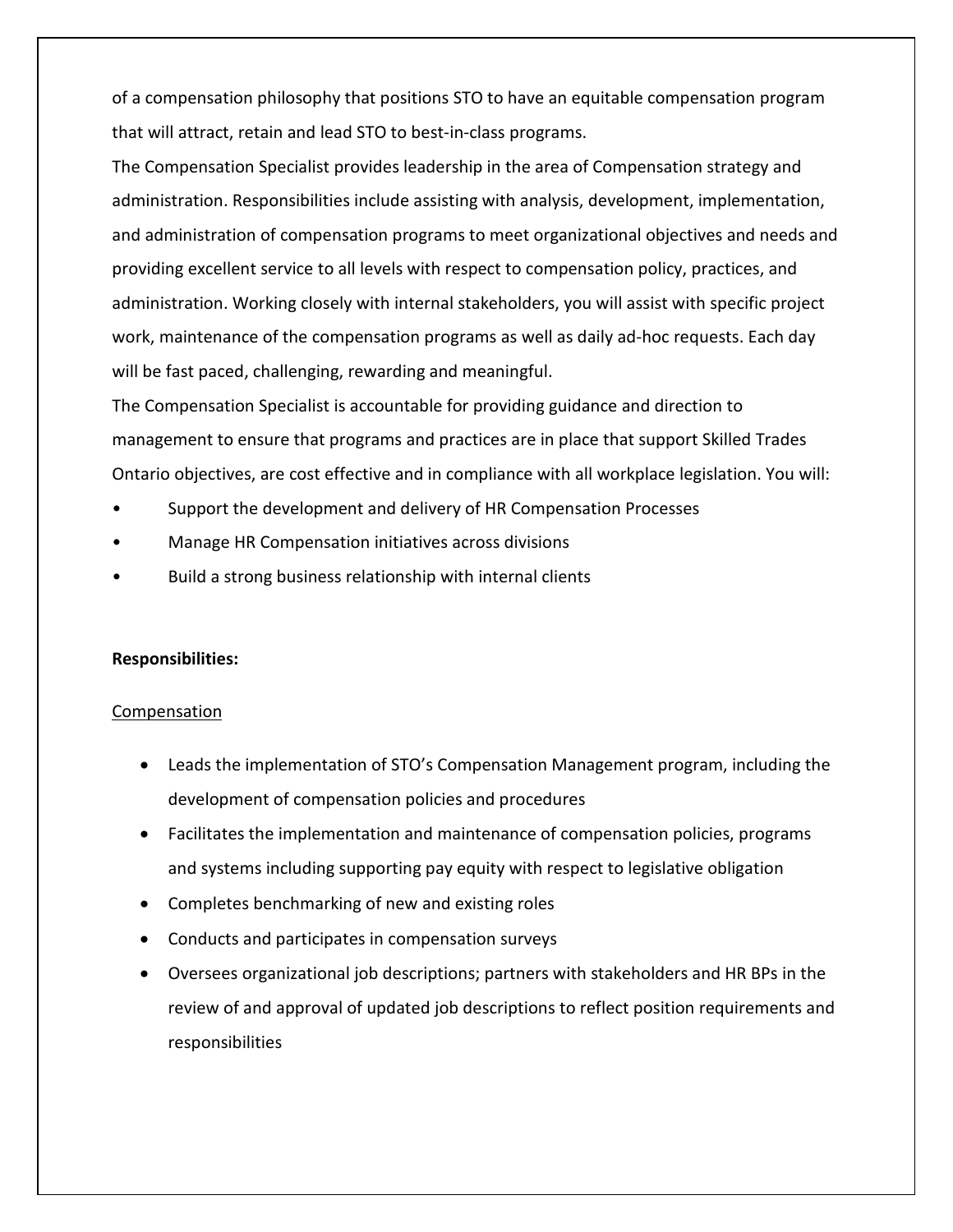- Reviews and analyzes programs with the goal of continuous improvement in terms of design, administrative efficiency and costs optimization
- Plays a key role in interacting with Payroll and auditing data that requires confirmation
- Assists with conducting market pay analysis to determine the competitiveness of pay and makes recommendations for pay adjustments
- Assists with compensation reviews and play a key role in analyzing the data and administering compensation programs
- Responds to ad-hoc requests regarding matters of compensation

## HR Functional Initiatives

- Participates on special projects pertaining to HR programs or operational initiatives; these may include competency frameworks, culture initiatives, leadership development and training initiatives, engagement initiatives, operational process improvements, systems enhancements, etc. where they pertain to the specialty of compensation
- Participates in HR business and strategy planning initiatives relating to compensation
- Facilitates the execution and implementation of new compensation program initiatives, ensuring consistent core messaging and process across divisions
- Leverages HR tools and systems working to generate and interpret data analytics aimed at driving business outcomes
- Continuously strives to develop and execute process improvements across the HR function
- Maintains strong partnerships across the HR team
- This position is responsible for advising and coaching management relative to human resources compensation policies, employment law and employment law compliance.

## Diversity and Inclusion

• Assists in the design and implementation of diversity and inclusion programs relating to compensation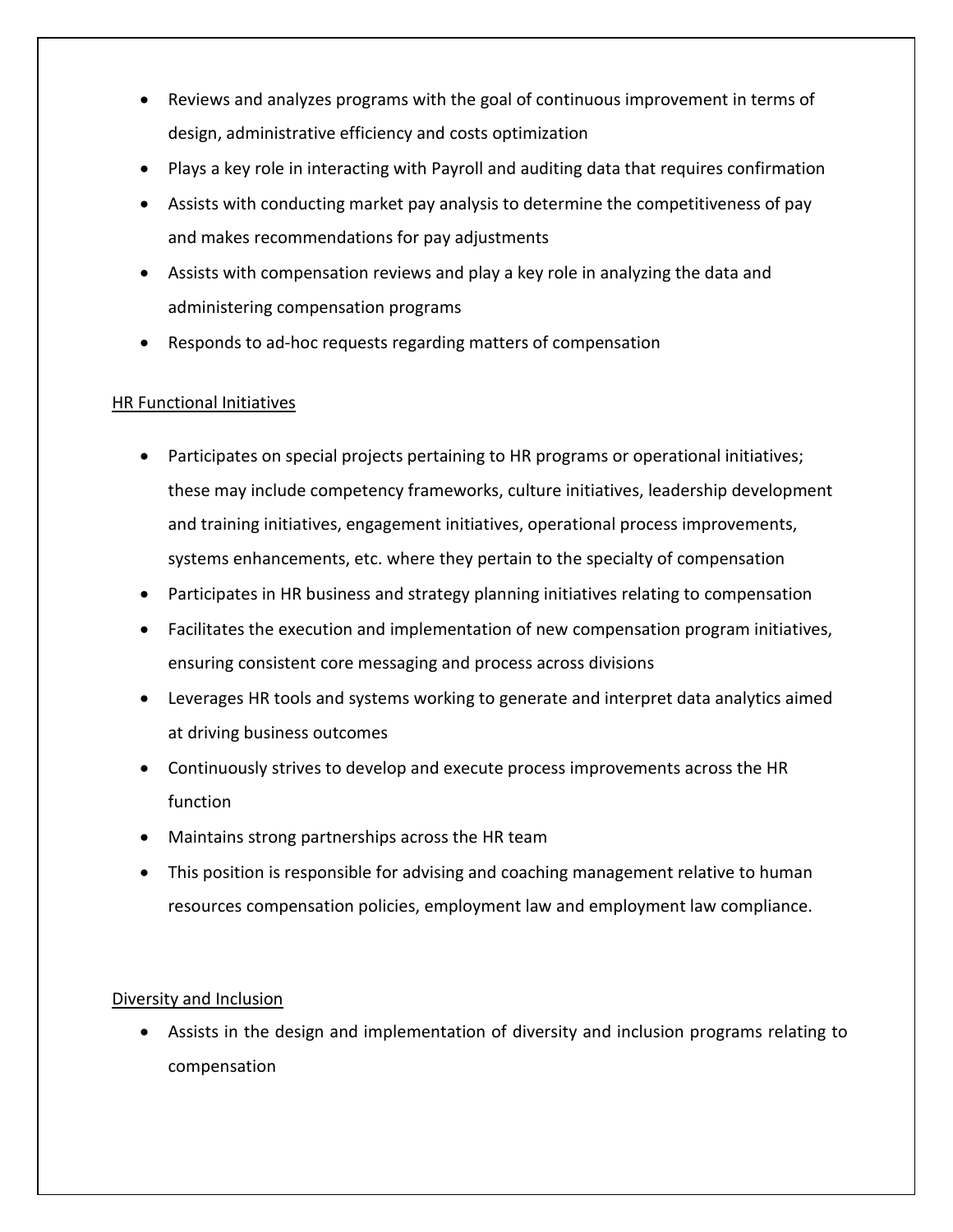• Fosters relationships with stakeholders, provides guidance and expertise in promoting a positive working and learning culture that values diversity and fosters equity, fairness, respect, cross cultural understanding and inclusion

#### **General Duties**

- Provides advice and/or coaching on sensitive confidential and complex HR compensation issues
- Collaborates with the HR team to manage matters around compensation
- Generates reports and correspondence, as needed
- Reviews and analyzes data, in order to identify trends and make appropriate recommendations
- Participates in committees and working groups, as assigned

## **Qualifications:**

- A combination of experience and/or post secondary education in Human Resources or a relevant discipline with course work in the Human Resources field including compensation-focused learning and experience
- Knowledge of Human Resources practices and principles, as well as all applicable labour, and human rights legislation
- Knowledge and ability to apply relevant legislation to the workplace policies and practices
- Strong computer skills, including Microsoft Word, Excel and PowerPoint, as well as HRIS software knowledge
- The incumbent fosters relationships with stakeholders, provides guidance and expertise in promoting a positive working and learning culture that values diversity and fosters equity, fairness, respect, cross cultural understanding and inclusion
- Excellent judgement and analytical skills to provide options and advice regarding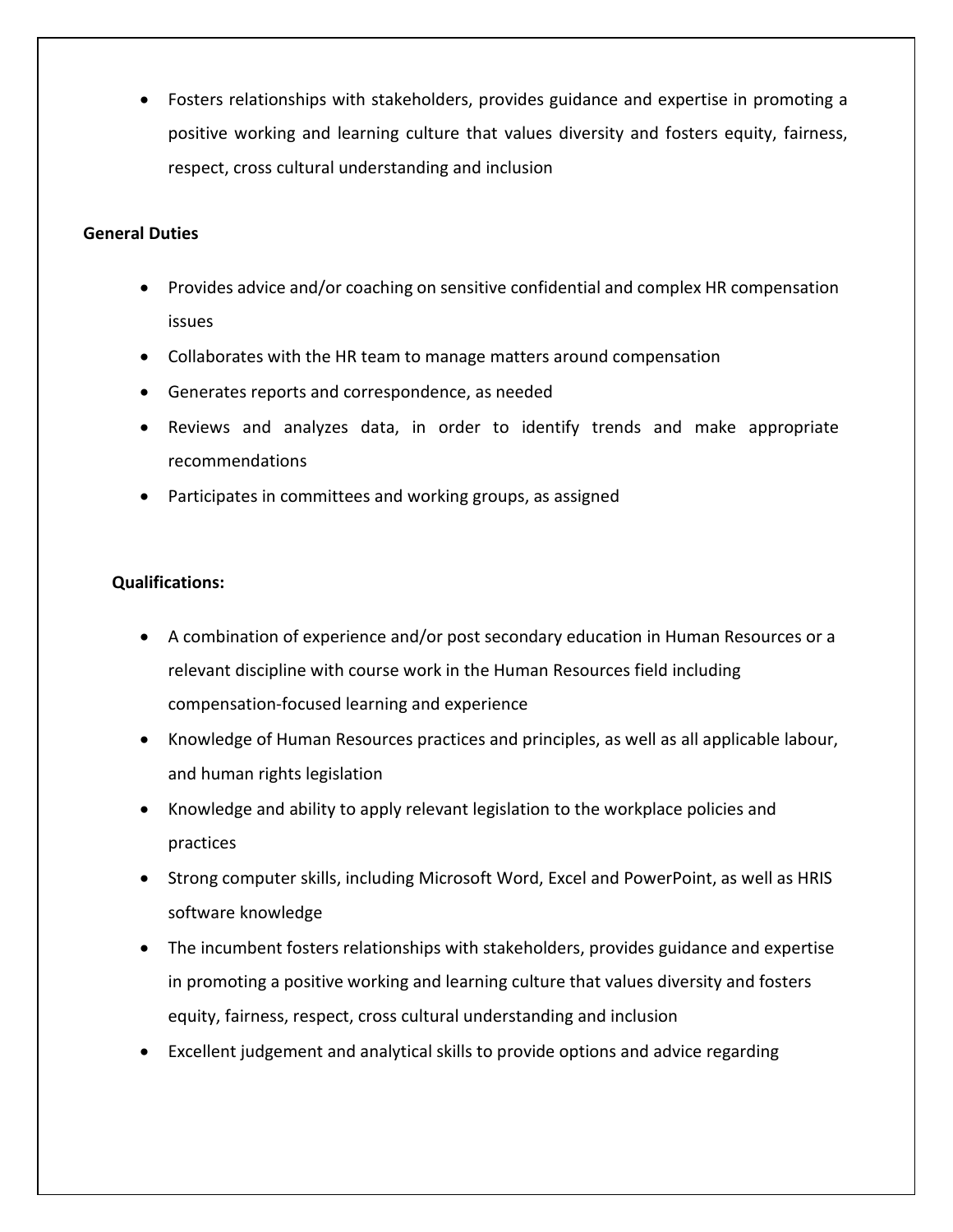sensitive and confidential employee matters in the area of compensation

- Exposure to HR best practices in the specialty of compensation
- Strong business acumen to align both business objectives and HR strategies with corporate goals to maximize shareholder value
- Strong leadership and coaching skills, demonstrating integrity and professionalism
- Influential, credible and persuasive, showing good judgment and demonstrating advanced communication skills
- Adept at building and managing relationships effectively and be able to gain the confidence of business leaders quickly
- The ability to multitask and to project manage initiatives to completion

### **Knowledge of:**

• Relevant acts/regulations (e.g., Ontario Labour Relations Act, Human Rights Code, Employment Standards Act, Pay Equity Act, Accessibility for Ontarians with Disabilities Act) which impact the human resources function to lead the development / implementation of human resources policies / programs / training materials which align with legislation / regulations

### **Skills Include:**

- Consultative, customer service and oral communication skills to provide client oriented human resources policy/program advice and expertise to STO
- Project management skills to lead/conduct human resources policy/program and training/learning development projects and oversee all phases of projects from concept to completion
- Presentation and training skills to conduct/facilitate training/learning sessions for management and staff
- Written communication skills to prepare policy/program recommendations, project